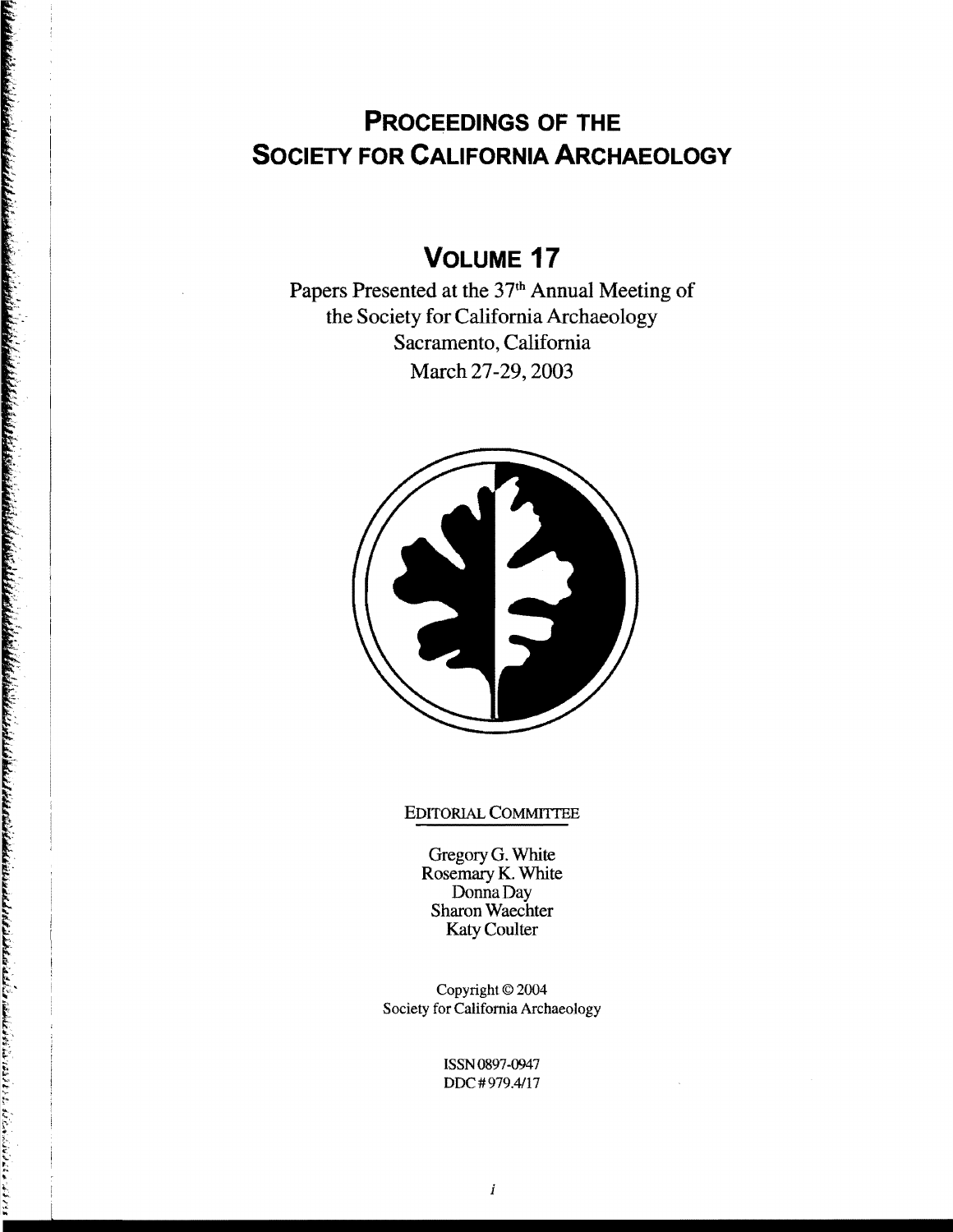## STATEMENT OF PURPOSE

In 1988, the *Proceedings* was established by the Society for California Archaeology to provide a publication outlet for papers presented at the Society's *Annual Meetings,* held each spring at alternate Northern, Central, and Southern California locations. All papers presented at the *AnnuaL Meeting* are eligible for publication. Thus, the *Proceedings* serve as a forum for all who participate in this annual celebration of California's rich and diverse past: archaeologists and Native Americans, avocationalists and professionals, professors and students, historians and prehistorians, and government staff and the public they serve. The *Proceedings* are published annually, thus ensuring prompt dissemination of research results. Individual papers are published without formal peer review, except as required by the *Proceedings* editors to meet style requirements and graphical standards, and ensure conformance with the Society's By-Laws and Ethical Guidelines.

#### **SUBSCRIPTION**

Subscription to the *Proceedings* is a benefit of membership in the Society for California Archaeology. Membership information may be obtained from the SCA Business Office (contact listed on the inside back cover).

## INFORMATION FOR CONTRIBUTORS

Procedures and deadlines for submission will be posted to the Society's web site (www.SCAHome.org) and published in the quarterly *Newsletter.* Authors should submit manuscripts both as hard copy and electronically. The *Proceedings* will not publish information that has appeared in the Society's *Newsletter.* 

### STAFF, VOLUME 17

#### *Edited and Assembled by:*

Gregory G. White, SCA Business Office, CSU Chico-25 Main Suite 101, Chico, CA 95929-401 Rosemary K. White, Northeast Information Center, CHRIS, CSU Chico, 95929-377 Donna Day, Tahoe National Forest, 631 Coyote Street, Nevada City. CA 95959 Sharon Waechter, Far Western Anthropological Research Group, Inc., 2727 Del Rio Place, Suite A, Davis, CA 95616 Katy Coulter, Eldorado National Forest, 100 Forni Road, Placerville, CA 95667

*Layout and Production by:* 

Gregory G. White The *Proceedings* is printed by The Graphic Fox, Ink, Chico, CA

## 2003-2004 EXECUTIVE BOARD OF THE SOCIETY FOR CALIFORNIA ARCHAEOLOGY

President - Elena Nilsson, URS Corporation, 1550 Humboldt Road, Suite #2, Chico CA 95928 Immediate Past President - Dana McGowan, Jones & Stokes Associates, 2600 V Street, Sacramento, CA 95818 President-Elect - Amy Gilreath, Far Western, 2727 Del Rio Place, Suite A, Davis, California 95616 Southern Vice-President - Terry L. Jones, Department of Anthropology, CalPoly-SLO, San Luis Obispo, CA 93407 Northern Vice President - Richard Fitzgerald, Caltrans-District 04, 111 Grand Ave., Oakland, CA 94623-0660 Secretary - Vicki Beard, Tom Origer and Associates, P.O. Box 1531, Rohnert Park, CA 94927 Treasurer - Stacy Schneyder-Case, Jones & Stokes Associates, 2600 V Street, Sacramento, CA 95818 SCA Business Office - Gregory G. White, SCA Business Office, CSU Chico-25 Main Suite 101, Chico, CA 95929-401

# VISIT www.SCAHoME.ORG

*for more details on the Society for California Archaeology* 

Copyright © Society for California Archaeology 2004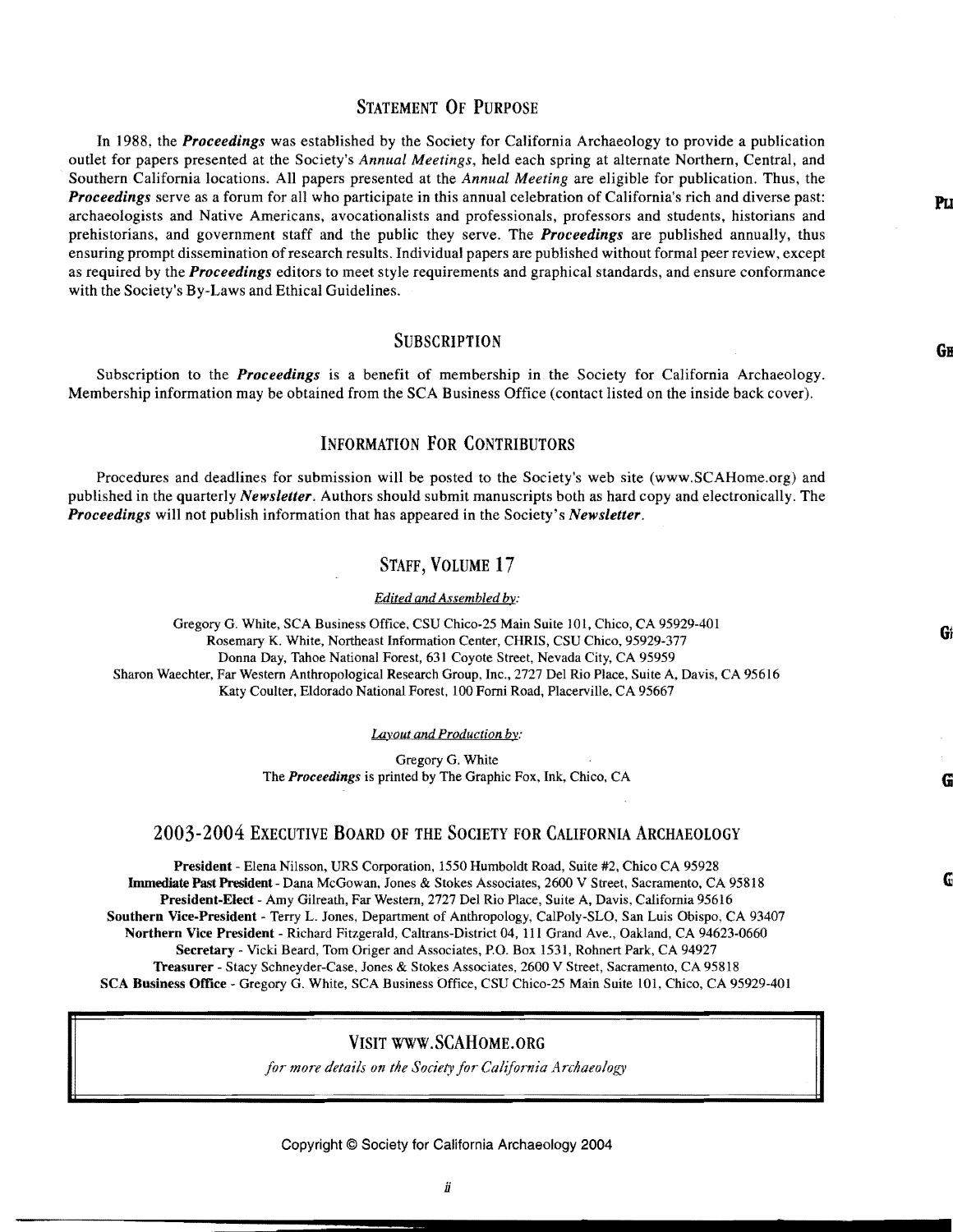# **CONTENTS**

 $\sim$ 

J.

| PLENARY SESSION 3: TRACING OUR ROOTS                                                                                                     |  |
|------------------------------------------------------------------------------------------------------------------------------------------|--|
| LOOKING BACK: ADVANCES IN CALIFORNIA ARCHAEOLOGY SINCE 1984                                                                              |  |
| ATEN-MINUTE HISTORY OF EVERYTHING                                                                                                        |  |
| <b>GENERAL SESSION 6: PREHISTORY OF NORTHERN CALIFORNIA</b>                                                                              |  |
| <b>ACCULTURATION MODEL FOR THE MOUNTAIN MAIDU</b>                                                                                        |  |
| CALORIES AND CONSTRUCTION: ECOLOGY OF EXTRACTION STRATEGIES ON THE LOWER KALAMATH RIVER                                                  |  |
| WHY HERE? SETTLEMENT, GEOARCHAEOLOGY, AND PALEOENVIRONMENT<br>AT THE WEST BERKELEY SITE (CA-ALA-307)<br>Christopher Dore, Stephen Bryne, |  |
| A SINGLE COMPONENT PALEO-INDIAN SITE IN NORTHERN CALIFORNIA                                                                              |  |
| <b>GENERAL SESSION 8: PREHISTORY OF SOUTHERN CALIFORNIA</b>                                                                              |  |
| ARCHAEOLOGICAL EXCAVATION AT THE VILLAGE OF PA'MU, RAMONA VALLEY, CALIFORNIA                                                             |  |
| JOSHUA TREE NATIONAL PARK: WHERE DID THOSE SHERDS COME FROM?                                                                             |  |
| GENERAL SESSION 10: PREHISTORIC AND HISTORIC ARCHAEOLOGY OF THE YOSEMITE AREA                                                            |  |
| REEXAMINATION OF VILLAGE SITES IDENTIFIED BY MERRIAM AND POWERS IN YOSEMITE VALLEY                                                       |  |
| <b>GENERAL SESSION 14: GENERAL HISTORICAL ARCHAEOLOGY</b>                                                                                |  |

MAKING INROADS: A PROGRESS REPORT ON AN ARCHAEOLOGICAL AND HISTORICAL STUDY OF THE YREKA TRAIL James Barnes, Eric Ritter, Richard Silva, Tammy Sullivan, 

 $\bar{\lambda}$ 

 $\hat{\mathcal{A}}$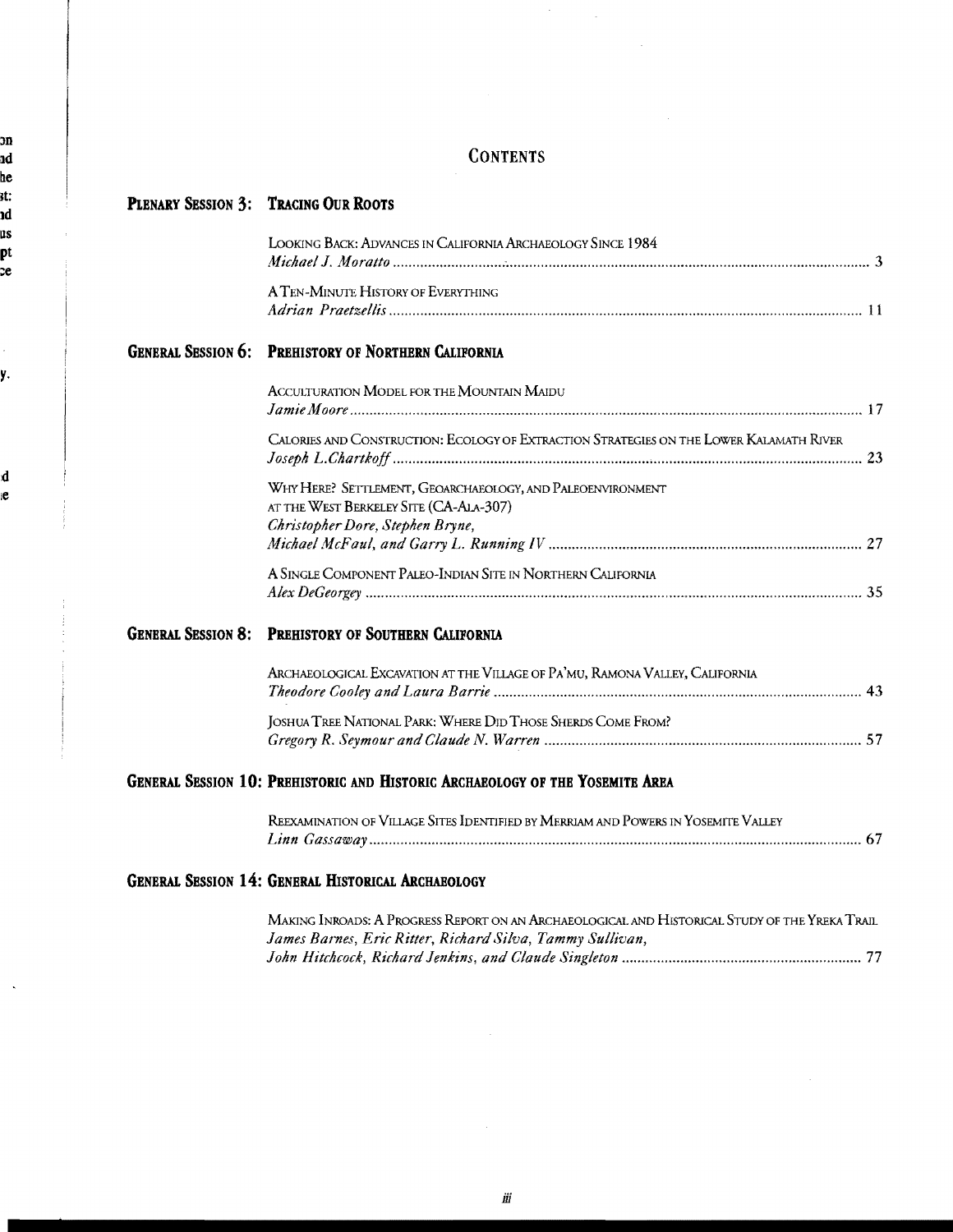# **GENERAL SESSION 15: PREHISTORY CENTRAL AND SOUTHERN CALIFORNIA**

|                     | THE LITTLE LAKE BIFACE CACHE, INYO COUNTY, CALIFORNIA<br>Alan Gold, Jeanee Day Binning, Elva Younkin, Craig Skinner, Tom Origer      |  |
|---------------------|--------------------------------------------------------------------------------------------------------------------------------------|--|
|                     | SPATIAL AND TEMPORAL DISTRIBUTION OF ROSE SPRING PROJECTILE POINTS<br>WITHIN THE NORTH-CENTRAL SIERRA NEVADA                         |  |
| <b>SYMPOSIUM 9:</b> | IN SEARCH OF THE PAST: PAPERS IN HONOR OF JERALD JAY JOHNSON                                                                         |  |
|                     | EMERGENT CULTURAL TRADITIONS IN THE CENTRAL SIERRA NEVADA FOOTHILLS                                                                  |  |
|                     | REFLECTIONS ON FIFTY-FIVE YEARS OF FIELD METHODS                                                                                     |  |
|                     | SEASONALITY INDICATORS AND SITE FUNCTION AT DEAD MAN'S CAVE (CA-TEH-290)                                                             |  |
|                     | OBSIDIAN HYDRATION: THE SQUAW CREEK SITE REVISITED                                                                                   |  |
| SYMPOSIUM 13:       | RECENT ARCHAEOLOGICAL INVESTIGATIONS IN CALIFORNIA STATE PARKS:<br>A SYMPOSIUM DEDICATED TO FRITZ RIDDELL, LEE MOTZ, AND NORM WILSON |  |
|                     | SEASONAL SHELLFISH FORAGING STRATEGIES FROM BODEGA BAY, CALIFORNIA                                                                   |  |
|                     | RE-EVALUATING THE EARLY MILLINGSTONE COMPLEX IN CALIFORNIA: VEN-1, A CASE STUDY                                                      |  |
|                     | ABORIGINAL SETTLEMENT IN MINE WASH AND ITS ROLE IN LOCAL PREHISTORY,<br><b>ANZA-BORREGO DESERT STATE PARK</b>                        |  |
|                     | THE ARCHAEOLOGY OF VOLCAN MOUNTAIN PRESERVE, SAN DIEGO COUNTY: RESULTS 1991-2002                                                     |  |
|                     | THE KASHAYA POMO INTERPRETIVE TRAIL PROJECT                                                                                          |  |
|                     | SYMPOSIUM 17: CALIFORNIA ARCHAEOLOGICAL SITE STEWARDSHIP PROGRAM                                                                     |  |
|                     | PROGRESS REPORT ON THE CALIFORNIA ARCHAEOLOGICAL SITE STEWARDSHIP PROGRAM                                                            |  |
|                     | THE MINNIETTA MINE                                                                                                                   |  |
|                     | THE INCOMPARABLE MOUNDSITE AT PETLENUC IN SAN FRANCISCO                                                                              |  |
|                     | KEEPING WATCH IN KERN COUNTY: SITE STEWARDSHIP AT TOMO KAHNI SHP                                                                     |  |

 $\sim$ 

 $\bar{\mathcal{A}}$